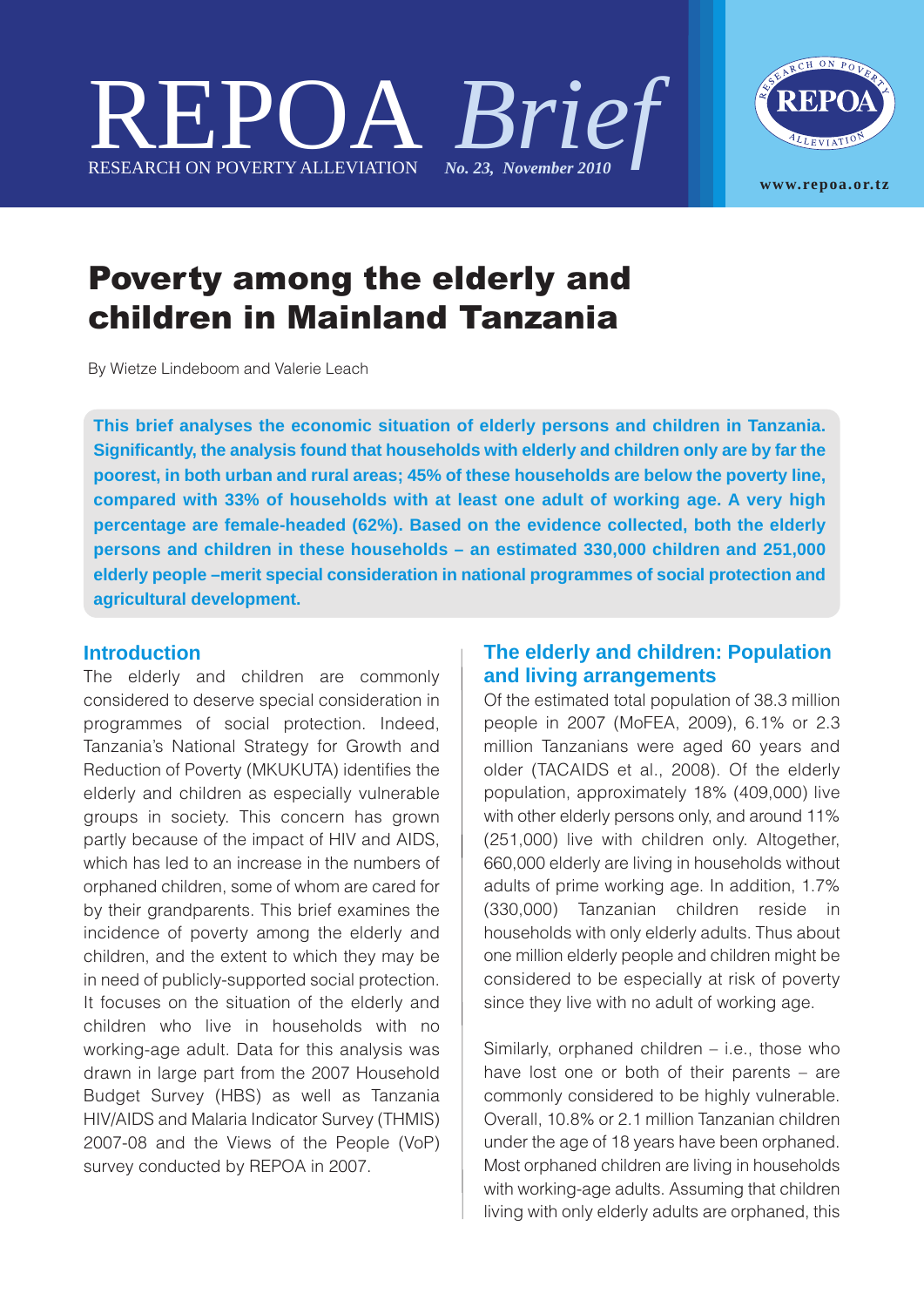group represents 15.7% of the 2.1 million orphaned children.

Households with only elderly people or with children and elderly only are more likely than other households to live in rural areas. Three-quarters of all households in Tanzania are in rural areas, but 86% of all elderly only households and 83% of households with only children and elderly persons are found in rural areas (Table 1).

#### **Table 1: Percentage of households in rural areas, by household type, 2007**

|                                   | % Rural |
|-----------------------------------|---------|
| Children and elderly persons only | 83      |
| Elderly persons only              | 86      |
| All households                    | 75      |

Source: Lindeboom, tabulations of data from HBS 2007

### **Household income and consumption**

As may be expected, the main sources of income for households with only the elderly or with children and the elderly only differ from those of households with at least one working- age adult (Table 2). The principal difference lies in the proportion of these households that rely on cash remittances; in 2007, 18% of households with elderly and children and 22% of the households with elderly only depended on cash remittances as their main source of income, compared with only 2% of other households. A much larger percentage of urban than rural households received remittances; 41% of urban households with elderly and children, and 36% of urban households with elderly only depend on cash remittances as their main source of household income, compared with 13% and 19% respectively among these types of households in rural areas. Among rural households with elderly and children only, the sale of crops is the main source of income which is not very different from that of other households. To what extent the lower receipt of remittances among rural households is determined by the state of rural infrastructure and access to financial services is not known from HBS data. It is possible that wider use of mobile telecommunications may change this pattern.

Not surprisingly, own food production is a major source of all food consumed in rural households, and households with elderly only or with children and elderly only are little different from other rural households in this respect (Table 3). Even in urban areas, households with only children and the elderly produce almost 25% of the total value of the

|  | Table 2: Main source of household income, by type of household and by area of residence, 2007 (% of households) |  |  |  |
|--|-----------------------------------------------------------------------------------------------------------------|--|--|--|
|--|-----------------------------------------------------------------------------------------------------------------|--|--|--|

| Main source of household<br>income                   | <b>Households with</b><br>elderly only |              |      |       | <b>Households with elderly</b><br>and children only |      | Households with at least<br>one working-age adult<br>(18-59 years) |              |      |  |
|------------------------------------------------------|----------------------------------------|--------------|------|-------|-----------------------------------------------------|------|--------------------------------------------------------------------|--------------|------|--|
|                                                      | Urban                                  | <b>Rural</b> | All  | Urban | <b>Rural</b>                                        | All  | Urban                                                              | <b>Rural</b> | All  |  |
| Sale of food crops                                   | 19.9                                   | 56.3         | 50.3 | 19.9  | 52.9                                                | 48.0 | 12.6                                                               | 49.4         | 38.7 |  |
| Sale of cash crops                                   | 3.0                                    | 19.9         | 17.1 | 4.2   | 9.5                                                 | 8.7  | 4.9                                                                | 15.2         | 12.3 |  |
| Sale of live stock/products                          | 2.2                                    | 1.5          | 1.6  | 1.9   | 0.7                                                 | 0.9  | 1.1                                                                | 4.4          | 3.4  |  |
| Fishing                                              | 0.0                                    | 0.0          | 0.0  | 0.0   | 1.0                                                 | 0.8  | 1.4                                                                | 2.7          | 2.4  |  |
| Wages/salaries/casual income                         | 17.9                                   | 3.0          | 5.4  | 20.6  | 10.4                                                | 11.9 | 44.3                                                               | 11.5         | 21.0 |  |
| Business income                                      | 13.2                                   | 0.8          | 2.8  | 12.6  | 1.9                                                 | 3.5  | 28.5                                                               | 10.6         | 15.8 |  |
| Cash remittances                                     | 41.2                                   | 13.4         | 18.0 | 36.2  | 19.2                                                | 21.8 | 3.1                                                                | 1.4          | 1.9  |  |
| Other (sale of charcoal, timber,<br>firewood, other) | 2.6                                    | 5.1          | 4.7  | 4.6   | 4.4                                                 | 4.4  | 4.1                                                                | 4.8          | 4.6  |  |

Source: Lindeboom, tabulations of data from HBS 2007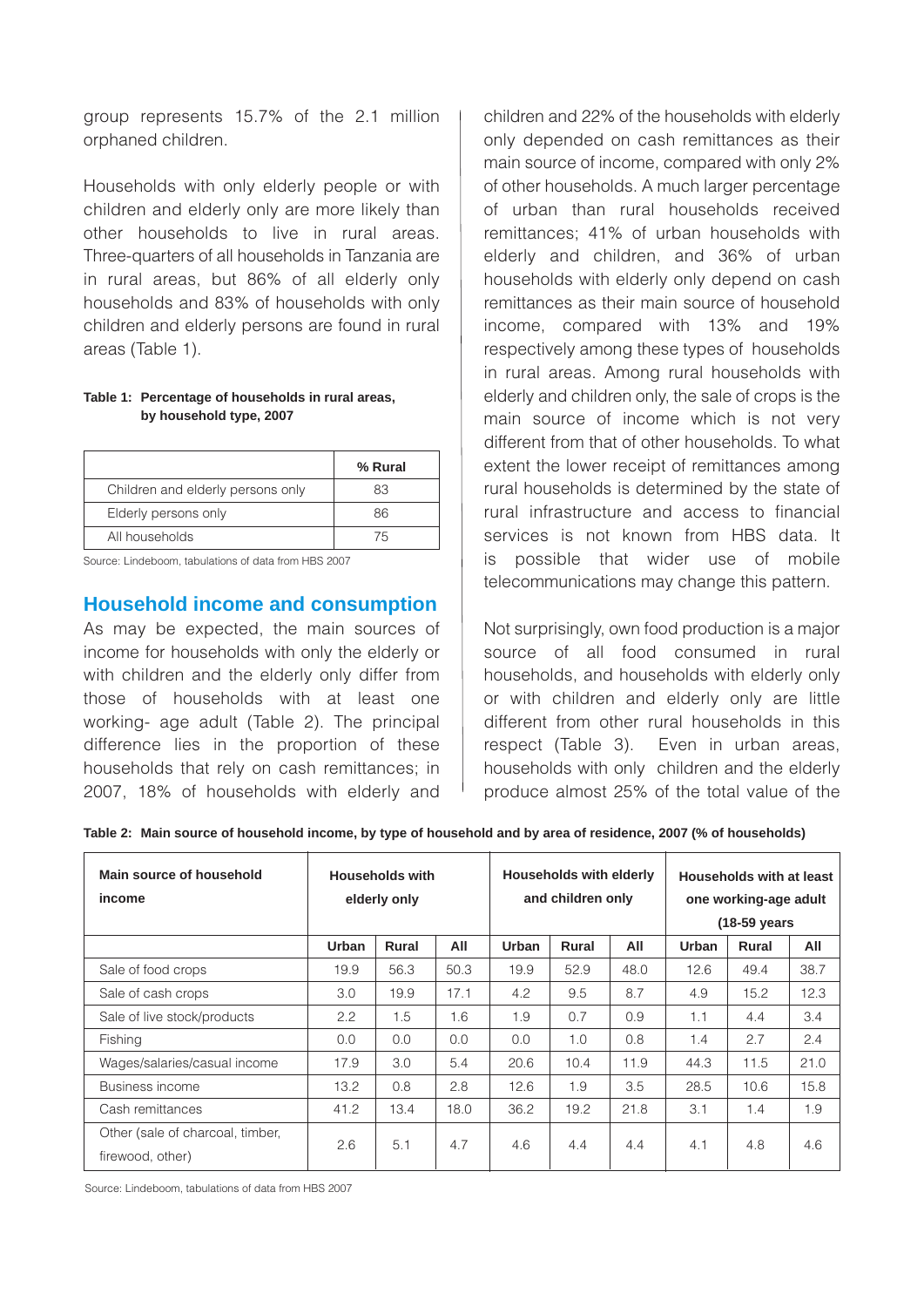|                     | <b>Households with</b><br>elderly only |              | <b>Households with elderly</b><br>and children only |       |       | Households with at least<br>one working-age adult<br>(18-59 years |       |       |      |
|---------------------|----------------------------------------|--------------|-----------------------------------------------------|-------|-------|-------------------------------------------------------------------|-------|-------|------|
|                     | Urban                                  | <b>Rural</b> | All                                                 | Urban | Rural | All                                                               | Urban | Rural | All  |
| Own production      | 24.7                                   | 44.4         | 41.1                                                | 14.4  | 40.8  | 36.9                                                              | 6.3   | 37.9  | 28.7 |
| Gift                | 10.1                                   | 10.3         | 10.2                                                | 10.7  | 13.4  | 13.0                                                              | 2.5   | 4.1   | 3.7  |
| Purchased and other | 65.2                                   | 45.3         | 48.7                                                | 74.9  | 45.8  | 50.1                                                              | 91.2  | 58.0  | 67.6 |

Table 3: Distribution of monetary value of food consumed, by type of household and area of residence, 2007 **(% of households)**

Source: Lindeboom, tabulations of data from HBS 2007

food they consume. Food donations also play a substantial role; 10% of the value of food consumed by households with elderly and children was obtained through gifts. For households with elderly only this proportion was 13%. In contrast, in households with at least one adult of working age, only 4% of the value of food was obtained as gifts.

HBS data do not allow for a disaggregation of consumption data by the sex of household members. Information from Views of the People 2007 sheds some light on this. In that survey, adult men and women were asked, "Have there been times during the last year when you didn't have enough food to eat". An analysis of the VoP data found that among respondents who lived outside Dar es Salaam, elderly women were much more likely than elderly men to report being without enough to eat "always or often", and even older women in

extended family settings did not seem to be protected from frequently going hungry (Mboghoina & Osberg, 2009).

## **Poverty**

Table 4 shows the poverty rates for the three categories of households. Households with elderly and children only are by far the poorest, in both urban and rural areas. In urban areas, 43% of these households are poor; in rural areas 46% are poor. In comparison, the poverty rate for households with prime working age adults is 22% in urban areas and 37% in rural areas.

Conversely, households with elderly only are much less likely to be poor; just over 12% of these households in urban areas and 18% in rural areas were below the Basic Needs Poverty Line. In fact, the poverty rate of households with elderly only is almost half that of the entire

**Table 4: Percentage of population below the Basic Needs Poverty Line, and median monthly consumption expenditure per adult equivalent (TShs), by area of residence, 2007**

|                                 |                            | <b>Urban</b>  | Rural                      |        | All            |               |  |
|---------------------------------|----------------------------|---------------|----------------------------|--------|----------------|---------------|--|
| <b>Type of household</b>        | <b>Poverty</b>             | <b>Median</b> | <b>Poverty</b>             | Median | <b>Poverty</b> | <b>Median</b> |  |
|                                 | rate $(\%)$<br>expenditure |               | rate $(\%)$<br>expenditure |        | rate $(\%)$    | expenditure   |  |
|                                 |                            | (Tshs)        |                            | (Tshs) |                | (Tshs)        |  |
| Children and elderly            | 42.6                       | 16,651        | 45.9                       | 15.306 | 45.4           | 15,306        |  |
| Elderly only                    | 12.3                       | 28,086        | 18.0                       | 28,311 | 17.2           | 28,311        |  |
| Households with at least one    | 21.7                       | 22,382        | 37.2                       | 16,582 | 33.3           | 17,936        |  |
| working-age adult (18-59 years) |                            |               |                            |        |                |               |  |

Source: Lindeboom, tabulations of data from HBS 2007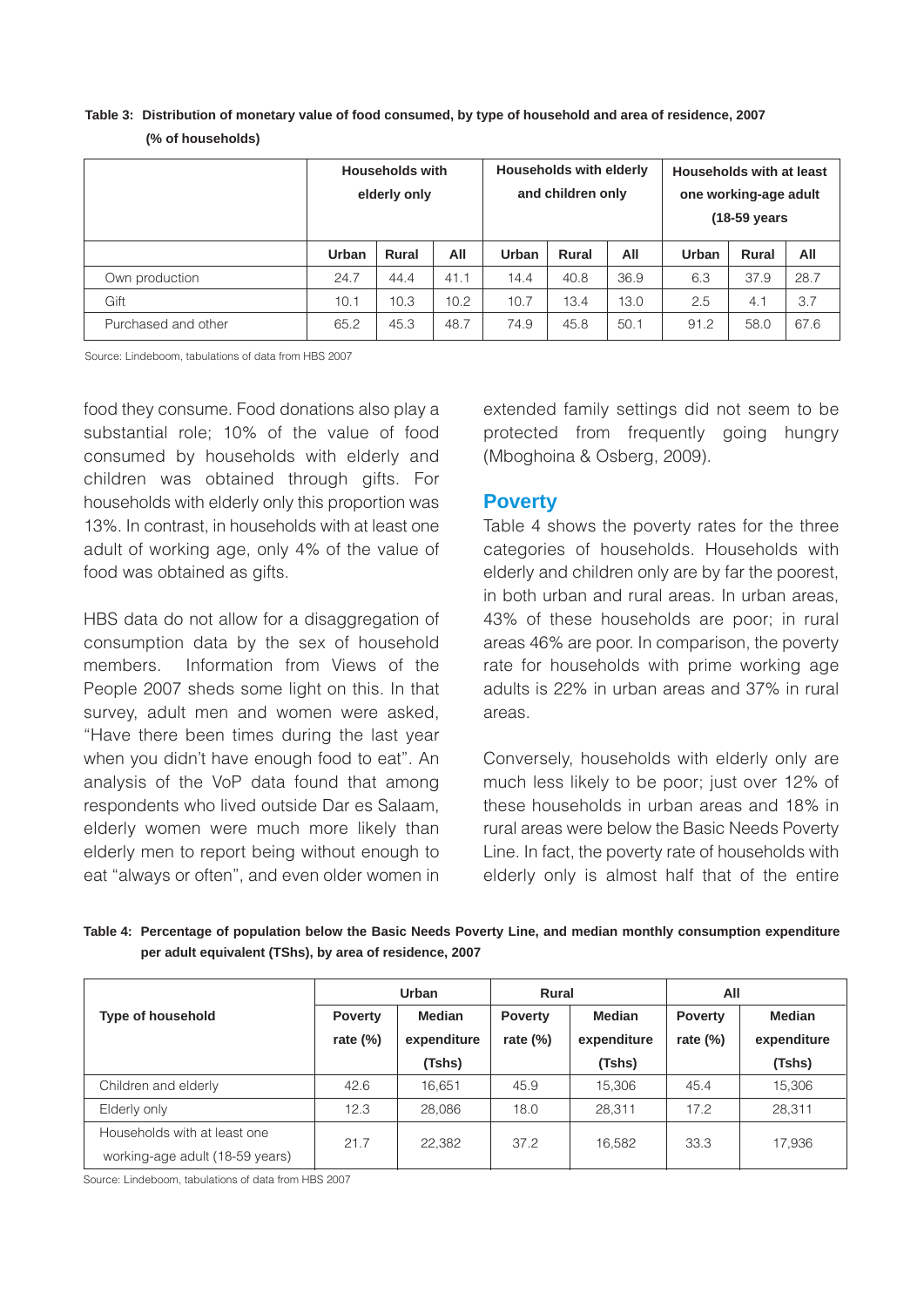population, and median monthly per adult expenditures are correspondingly higher in households with only the elderly than in other households.

Among households with elderly and children, poor households are larger (3.4 persons) than non-poor households (2.9 persons). The difference is largely because of the larger number of children in these households. There is little difference in household size among households with only the elderly, poor or non-poor (Table 5).

## **Table 5: Size of households with elderly and children and with elderly only, by poverty status, 2007**

|                    | <b>Elderly &amp; children</b> |      | <b>Elderly only</b> |     |  |  |
|--------------------|-------------------------------|------|---------------------|-----|--|--|
|                    | Non-poor                      | Poor | Non-poor   Poor     |     |  |  |
|                    |                               |      |                     |     |  |  |
| Number of children | 1.5                           | 21   |                     |     |  |  |
| Number of elderly  | 1.4                           | 1.3  | 14                  | 1.3 |  |  |
| Household size     | 29                            | 3.4  | 14                  | 13  |  |  |

Source: Lindeboom, tabulations of data from HBS 2007

# **Male-headed and female-headed households**

Because of the special concern about elderly women, particularly grandmothers caring for orphaned children, information about poverty among female- and male-headed households was analysed. About one-quarter of households with prime working-age adults are reported to be female-headed, 77% male-headed. However, among households with elderly and children only, a much larger percentage are female-headed – 62%. These are likely to be the households in which grandmothers are caring for their grandchildren, and, as shown above, they are more likely to be poor.

#### **Table 6: Sex of head of household, 2007**

|                          | Male-headed<br>$(\% )$ | Female-headed<br>$(\% )$ |
|--------------------------|------------------------|--------------------------|
| Elderly and children     | 37.9                   | 62.1                     |
| Elderly only             | 59.8                   | 40.2                     |
| Households with at least |                        |                          |
| one working-age adult    | 77 Q                   | 23.0                     |
| (18-59 years)            |                        |                          |

Source: Lindeboom, tabulations of data from HBS 2007

Very high percentages of households with elderly and children only are female-headed in Arusha (100%), Pwani (91.5%), Singida (90.4%) and Dar es Salaam (87.9%).

Overall, of the people who live in households with prime working age adults, about one-third in both female-headed and male-headed households are poor. In urban areas, those in female-headed households are more likely to be poor (25%) than those in male-headed households (20%). However, in urban households with only elderly people, fewer female-headed households (8%) are poor than male-headed households (15%). The pattern is reversed for elderly-only households in rural areas, where those in female-headed households (21%) are more likely to be poor than in male-headed households (17%) (Table 7).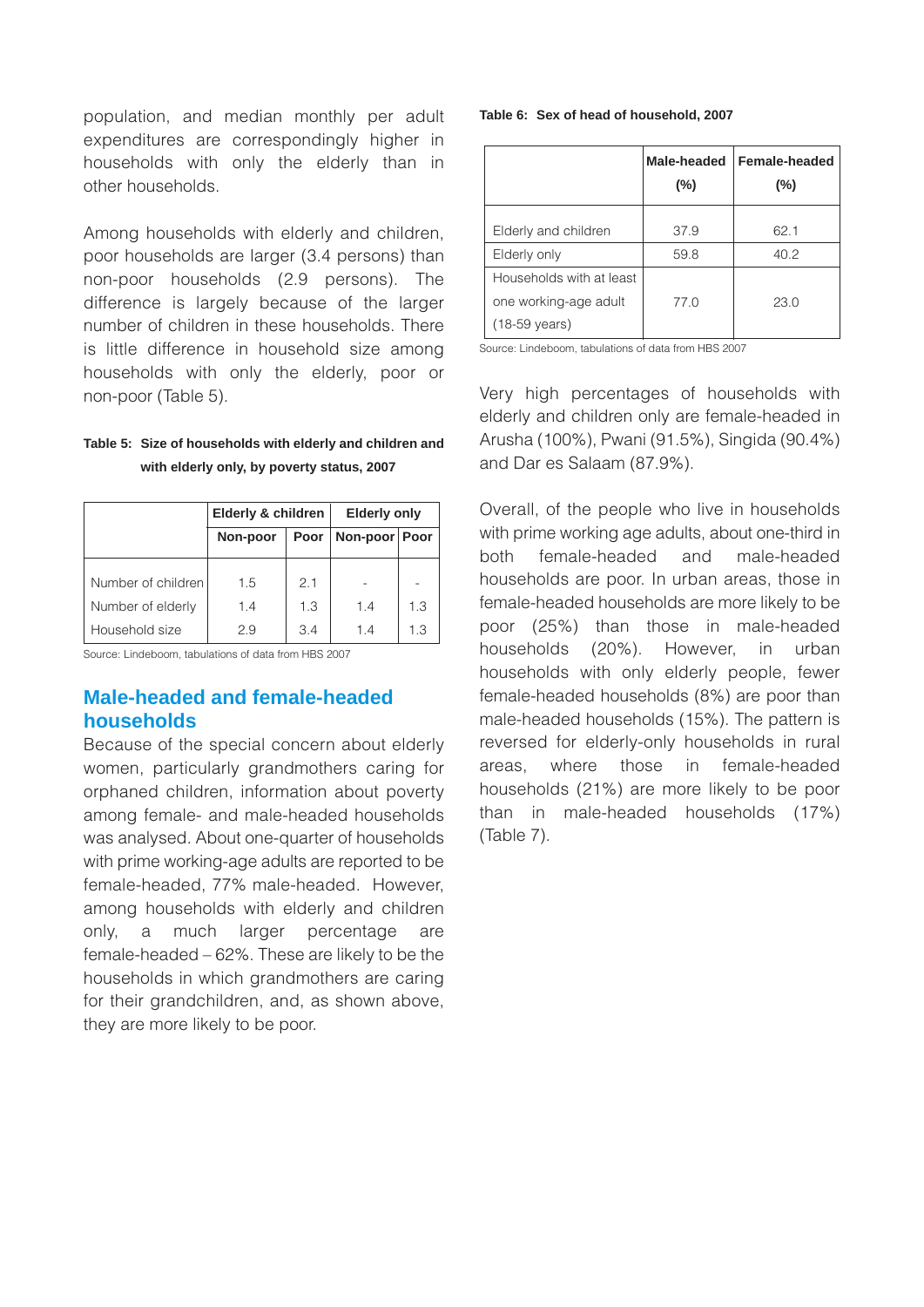| Table 7: Percentage of population below the Basic Needs Poverty Line, by household head and area of residence, |
|----------------------------------------------------------------------------------------------------------------|
| 2007                                                                                                           |

|                                                                 |                                      | <b>Urban</b> |                 | <b>Rural</b>      | All             |                   |  |
|-----------------------------------------------------------------|--------------------------------------|--------------|-----------------|-------------------|-----------------|-------------------|--|
|                                                                 | Male-<br>Female-<br>headed<br>headed |              | Male-<br>headed | Female-<br>headed | Male-<br>headed | Female-<br>headed |  |
| Children and elderly                                            | 35.7                                 | 45.9         | 42.2            | 49.3              | 41.4            | 48.6              |  |
| Elderly only                                                    | 15.3                                 | 8.4          | 16.7            | 20.8              | 16.5            | 18.4              |  |
| Households with at least one<br>working-age adult (18-59 years) | 20.4                                 | 25.5         | 37.4            | 36.4              | 33.4            | 33.1              |  |

Source: Lindeboom, tabulations of data from HBS 2007

Again, it is the children and elderly who live together without working-age adults who are most likely to be poor. Of these, female-headed households are more likely to be poor than male-headed households, in both urban and rural areas. Nearly one-half of those who live in female-headed households with elderly and children only are poor.

More detailed information about sources of income for male-headed and female-headed households is provided in Tables 8a and 8b. The largest differences are in the receipt of remittances. Just over one-quarter of female-headed households with elderly and children only received remittances, as did 30% of female-headed households with only the elderly. The corresponding percentages for male-headed households were 5% and 16%. Again, receipt of remittances was much higher in urban households than in rural for both male- and female-headed households. Forty-five percent of urban female-headed households with elderly and children or with elderly only received remittances.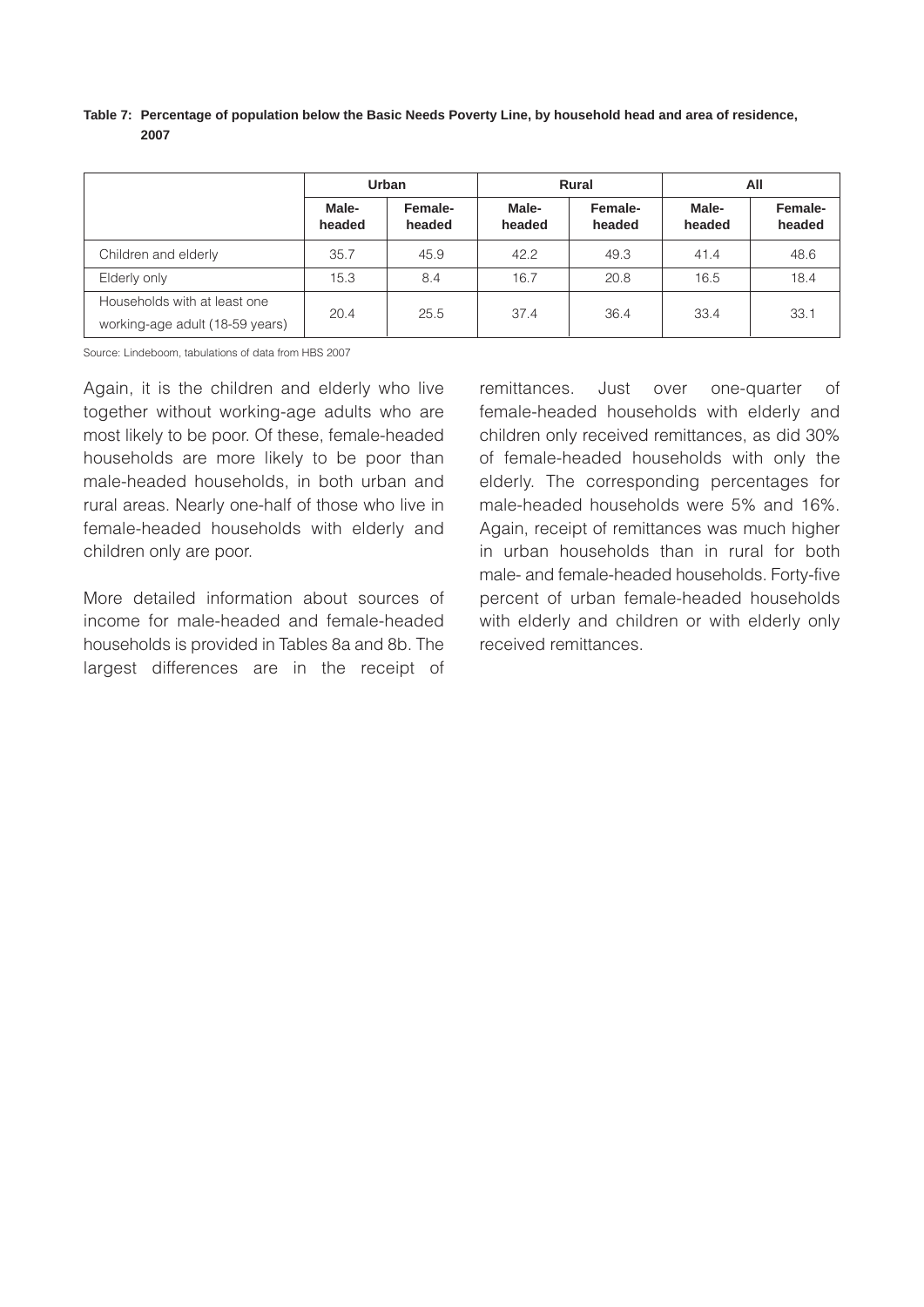| Main source of<br>household income                   | <b>Households with elderly</b><br>and children only |       |       |       | <b>Households with</b><br>elderly only |       | Households with at least<br>one working-age adult<br>(18-59 years) |       |              |
|------------------------------------------------------|-----------------------------------------------------|-------|-------|-------|----------------------------------------|-------|--------------------------------------------------------------------|-------|--------------|
|                                                      | Urban                                               | Rural | Total | Urban | Rural                                  | Total | Urban                                                              | Rural | <b>Total</b> |
| Sale of food crops                                   | 15.7                                                | 60.8  | 55.7  | 19.3  | 50.1                                   | 46.2  | 12.3                                                               | 49.7  | 39.5         |
| Sale of cash crops                                   | 11.3                                                | 29.9  | 27.8  | 5.2   | 11.2                                   | 10.5  | 5.2                                                                | 15.6  | 12.8         |
| Sale of live stock/products                          | 8.5                                                 | 1.7   | 2.5   | 3.8   | 1.1                                    | 1.5   | 1.1                                                                | 4.6   | 3.6          |
| Fishing                                              | 0.0                                                 | 0.0   | 0.0   | 0.0   | 1.6                                    | 1.4   | 1.6                                                                | 3.2   | 2.8          |
| Wages/salaries/casual income                         | 12.3                                                | 3.2   | 4.3   | 28.9  | 15.0                                   | 16.8  | 48.1                                                               | 12.1  | 21.9         |
| Business income                                      | 17.0                                                | 0.0   | 1.9   | 9.7   | 2.1                                    | 3.1   | 26.0                                                               | 9.6   | 14.1         |
| Cash remittances                                     | 32.0                                                | 1.8   | 5.2   | 27.1  | 14.8                                   | 16.4  | 1.5                                                                | 0.5   | 0.7          |
| Other (sale of charcoal, timber,<br>firewood, other) | 3.2                                                 | 2.6   | 2.7   | 6.0   | 4.1                                    | 4.3   | 4.2                                                                | 4.9   | 4.7          |

### **Table 8a: Sources of household income in male-headed households, by area of residence, 2007**

Source: Lindeboom, tabulations of data from HBS 2007

| Main source of<br>household income                   | <b>Households with elderly</b><br>and children only |              |       |       | <b>Households with</b><br>elderly only |              | Households with at least<br>one working-age adult<br>(18-59 years) |              |              |
|------------------------------------------------------|-----------------------------------------------------|--------------|-------|-------|----------------------------------------|--------------|--------------------------------------------------------------------|--------------|--------------|
|                                                      | <b>Urban</b>                                        | <b>Rural</b> | Total | Urban | <b>Rural</b>                           | <b>Total</b> | Urban                                                              | <b>Rural</b> | <b>Total</b> |
| Sale of food crops                                   | 21.4                                                | 53.3         | 47.1  | 20.6  | 57.3                                   | 50.6         | 13.4                                                               | 48.2         | 36.3         |
| Sale of cash crops                                   | 0.0                                                 | 13.2         | 10.6  | 3.2   | 6.9                                    | 6.3          | 4.1                                                                | 13.9         | 10.6         |
| Sale of live stock/products                          | 0.0                                                 | 1.4          | 1.1   | 0.0   | 0.0                                    | 0.0          | 0.9                                                                | 3.6          | 2.6          |
| Fishing                                              | 0.0                                                 | 0.0          | 0.0   | 0.0   | 0.0                                    | 0.0          | 0.9                                                                | 1.1          | 1.0          |
| Wages/salaries/casual income                         | 19.9                                                | 2.8          | 6.1   | 12.4  | 3.3                                    | 4.9          | 34.1                                                               | 9.2          | 17.7         |
| Business income                                      | 11.8                                                | 1.3          | 3.3   | 15.4  | 1.7                                    | 4.2          | 35.2                                                               | 14.4         | 21.5         |
| Cash remittances                                     | 44.6                                                | 21.3         | 25.8  | 45.2  | 26.0                                   | 29.5         | 7.5                                                                | 5.0          | 5.8          |
| Other (sale of charcoal, timber,<br>firewood, other) | 2.3                                                 | 6.8          | 5.9   | 3.2   | 4.9                                    | 4.5          | 4.0                                                                | 4.6          | 4.4          |

Source: Lindeboom, tabulations of data from HBS 2007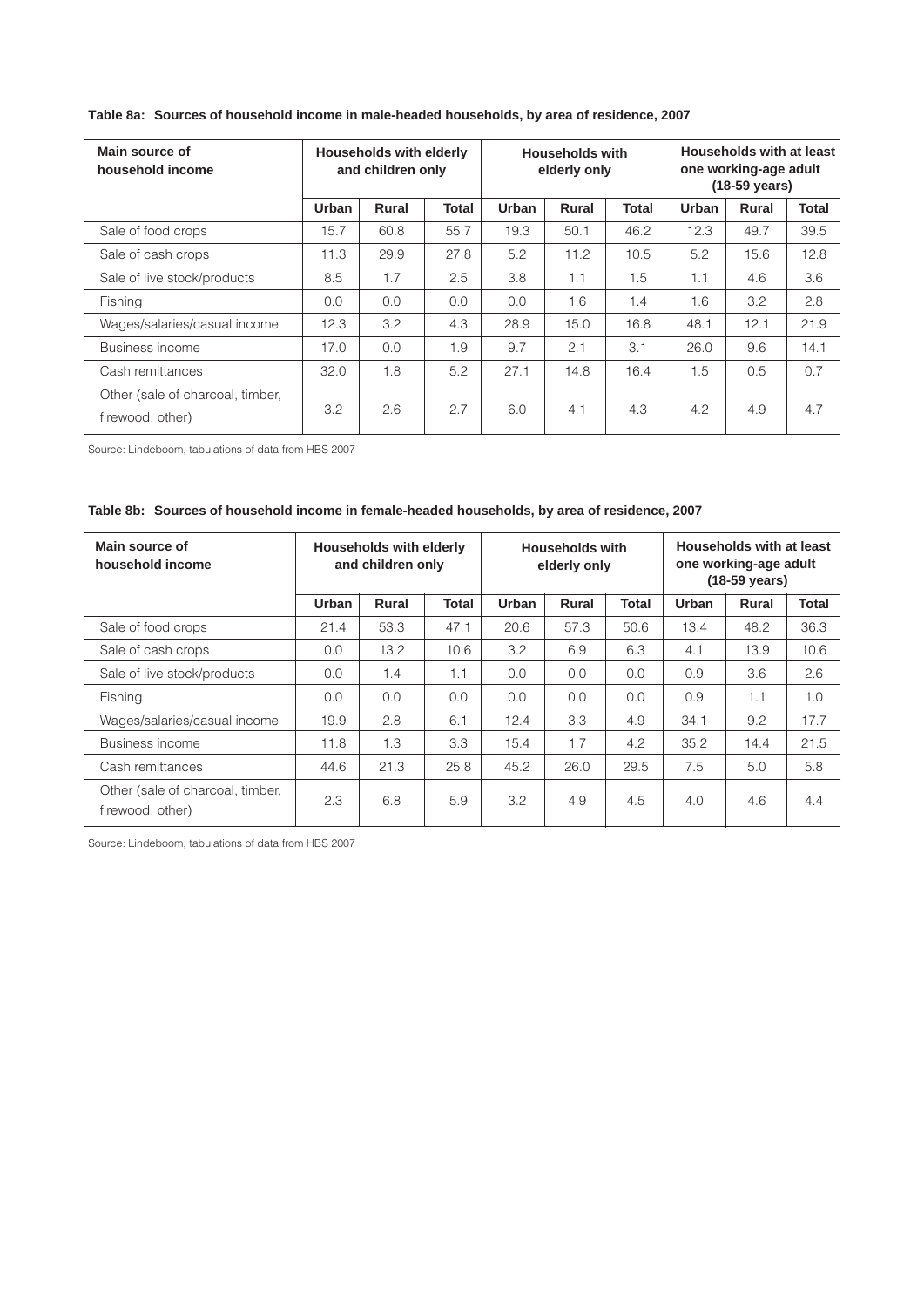# **Conclusion**

This analysis indicates that elderly people living alone or in households with other elderly persons are much less likely to be poor than other Tanzanians. That these older Tanzanians are living alone might suggest that they are more able to sustain themselves, otherwise they would depend on and live with their adult children. Of all elderly people, 70% live in households with working-age adults; 18% in households with elderly only.

Eleven percent of the elderly live in households with elderly and children only, with no prime working-age adult. Among these, households with a greater number of children are more likely to be poor. A much larger percentage of households with elderly and children only are female-headed than the Mainland average.

There has been special concern about the vulnerability and poverty of orphaned children and their elderly caregivers living with no prime working-age adult. These households constitute 2.3% of all households, 62% of which are female-headed. An estimated 330,000 children and 251,000 elderly people live in them. Over 80% of elderly and children only households are in rural areas and almost half of them live below the poverty line. Their main source of income, as for other rural households, is the sale of farm produce. Cash remittances are received by only 21% of rural female-headed households and 2% of male-headed households. Based on the evidence of this analysis, elderly and children only households merit special consideration in national programmes of social protection and agricultural development.